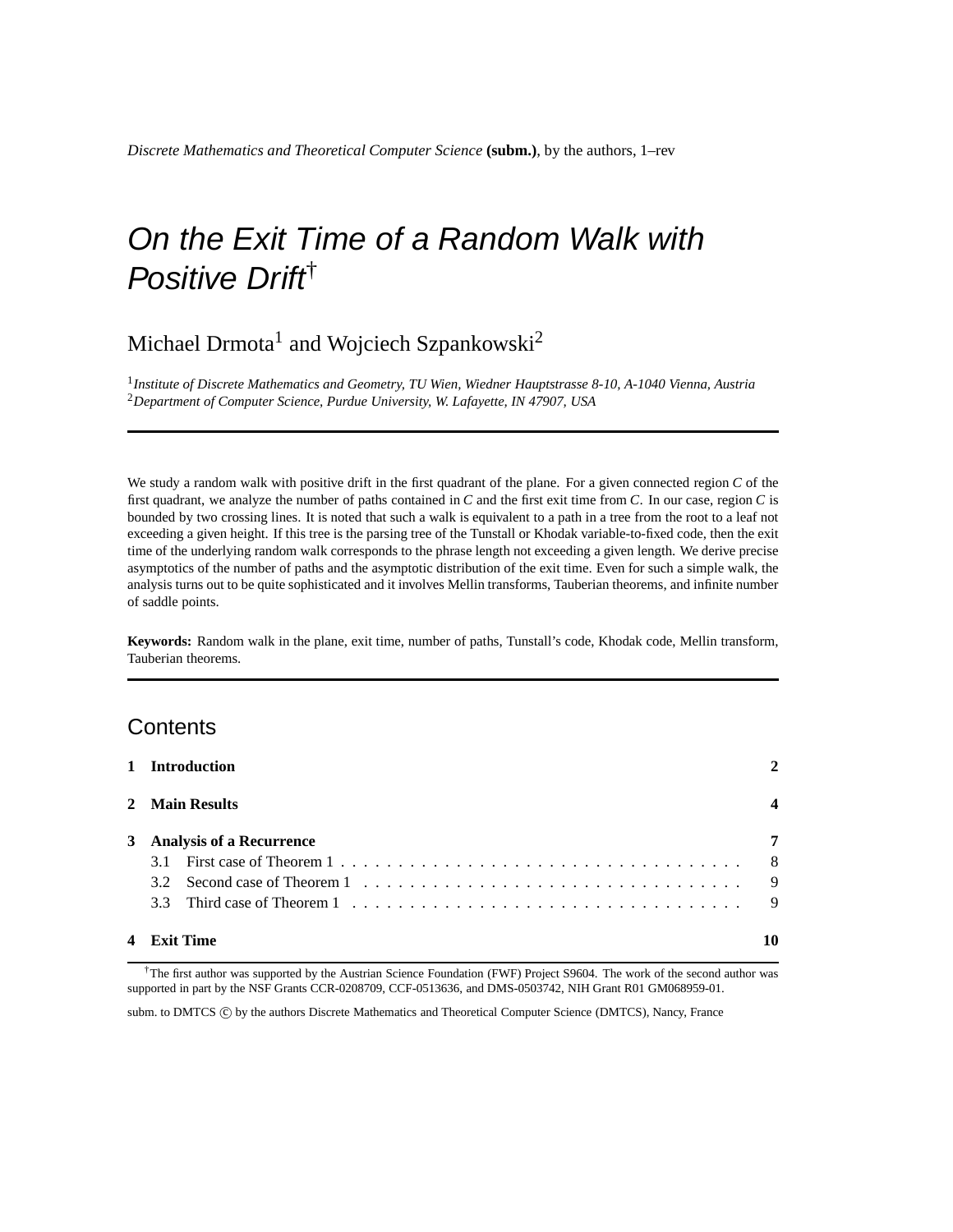# 1 Introduction

Let  $C \subseteq \mathbb{R}^2_{\geq 0}$  be a bounded connected region of the first quadrant of the plane with the property that if an integer lattice point  $(k_1, k_2) \neq (0,0)$  with non-negative integers  $k_1, k_2$  is contained in *C*, then either  $(k_1 - 1, k_2)$  or  $(k_1, k_2 - 1)$  is in *C*, too. Let also  $\mathcal{L}(C)$  denote the set of lattice paths starting at the origin  $(0,0)$  with steps of the form  $L = (1,0)$  and  $R = (0,1)$  such that they exit region C at the last step D (exit time). Figure 1 illustrates such a walk and region *C* (grey area). We shall study both the exit time distribution and the number of paths.

In this paper, we are particularly interested in regions *C* that are bounded by two lines of the form  $ax_1 + bx_2 = c_1$  (with  $a, b > 0$  and  $a \neq b$ ) and  $x_1 + x_2 = c_2$  (cf. Figure 2). For later use we will assume (w.l.o.g.) that  $a = \log_2 \frac{1}{p}$  and  $b = \log_2 \frac{1}{q}$ , where  $0 < p < q < 1$  and  $p + q = 1$ ; log<sub>2</sub> denotes the logarithm to base 2.



**Fig. 1:** Lattice paths and binary trees

We should point out that there is an obvious bijection between  $\mathcal L$  and a binary tree  $T$ , where every path in  $\mathcal L$  corresponds to an external node  $\Box$  as illustrated in Figure 1. Note that the shape of *C* implies some restrictions on the structure of the binary tree *T* that appears in this bijection. In our example the path *RLRRL* is not the only one that terminates at (2,3). There are two further paths, namely *RRLRL* and *LRRRL* that have the same endpoint (2,3). Thus, the endpoint (2,3) corresponds to three leaves in *T*. In what follows we will only consider regions *C* with the property that if  $(k_1, k_2)$  is an endpoint of lattice paths then  $L(C)$  will contain all  $\binom{k_1+k_2}{k_1}$  paths that connect  $(0,0)$  and  $(k_1, k_2)$ .

The correspondence between leaves in trees and lattice paths was in fact the starting point of our analysis. In our recent work (2) we studied Tunstall and Khodak variable-to-fixed codes, see also (9) for a related result. Briefly, let  $D$  be a dictionary of binary phrases – usually a complete prefix free set of binary words – then a variable-to-fixed length encoder partitions the source string into a concatenation of phrases that belong to the given dictionary  $\mathcal D$ . If the dictionary  $\mathcal D$  has M entries, then we can encode each phrase of  $\mathcal{D}$  by  $\lceil \log_2 M \rceil$  bits. Thus, the source string that is partitioned into phrases of *variable* lengths (of  $D$ ) is finally encoded by a sequence of phrases of *fixed* length  $\lceil \log_2 M \rceil$ . Of course, we can represent a dictionary  $D$  by a complete binary parsing tree *T*, that is, the dictionary entries  $d \in D$  correspond to the leaves of *T*.

Tunstall's code (12) is the best known variable-to-fixed length code; however, it was independently discovered by Khodak (6). Since then these codes has been studied extensively (cf. the survey article (1).)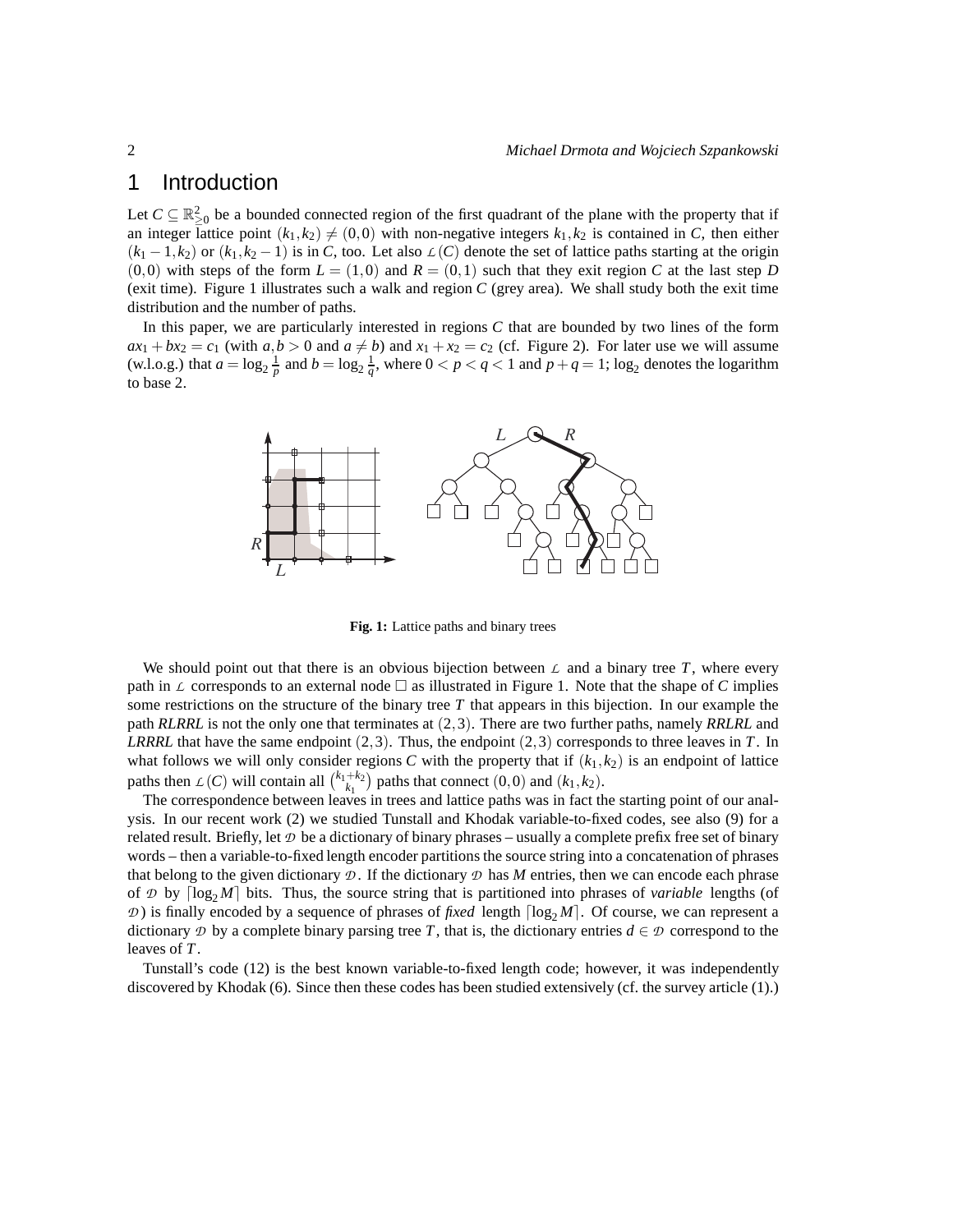

**Fig. 2:** Lattice paths in a bounded region

Khodak's construction is particularly simple: Let *p* and  $q = 1 - p > p$  be the probability of the binary symbols and let *r* be a given positive parameter. If a node *y* in a binary tree is connected with the root by a path of  $k_1$  steps to the left and  $k_2$  steps to the right then we set  $P(y) = p^{k_1}q^{k_2}$ . We now consider the set *Y* of nodes *y* (in a potentially infinite binary tree) with  $P(y) \ge r$ . These nodes constitute the internal nodes of a complete parsing tree that we are looking for, that is, the set of external nodes that are adjacent to *Y* corresponds to the dictionary  $\mathcal D$  of the Khodak code. Of course, all external nodes *d* satisfy  $pr \leq P(d) \leq r$ .

Let  $v = 1/r$ . Then, it is shown in (2) that in order to analyze the Khodak code, one needs to investigate the following sums

$$
A(v) = \sum_{y: P(y) \ge 1/v} f(v)
$$

for some function  $f(v)$ . Since  $P(y) = p^{k_1} q^{k_2}$  for some nonnegative integers  $k_1, k_2 \ge 0$ , we conclude that the above summation set can be expressed, after setting  $v = 2^V$ , as

$$
k_1 \log_2 \frac{1}{p} + k_2 \log_2 \frac{1}{q} \le V
$$

which corresponds to the first line of the boundary of region *C* for our walks  $\mathcal{L}(C)$ . Imposing another condition on the phrase length (path in the parsing tree), namely, that it cannot exceed, say *K*, the above sum becomes

$$
A_K(v) = \sum_{y: P(y) \ge 1/v, |y| \le K} f(v)
$$

with the second boundary line becoming  $k_1 + k_2 \leq K$  as we introduced before.

Note further that by construction  $\sum_{d \in \mathcal{D}} P(d) = 1$ . Thus,  $P(d)$ ,  $d \in \mathcal{D}$ , is a probability distribution on  $\mathcal{D}$ . Alternatively we can adjust the lattice paths in  $\mathcal{L}(C)$  with a natural probability distribution. If  $y \in \mathcal{L}(C)$ consists of  $k_1$  steps of the form *R* and  $k_2$  steps of the form *L* then  $P(y) := p^{k_1} q^{k_2}$  equals the probability distribution that is induced by a random walk that starts at (0,0) and is generated by independent steps *R* and *L* with probabilities *p* and *q*.

While there is a substantial literature on random walks in the first quadrant of the plane (3; 5), the problem we analyze here seems to be unique and only some partial results were reported thus far; see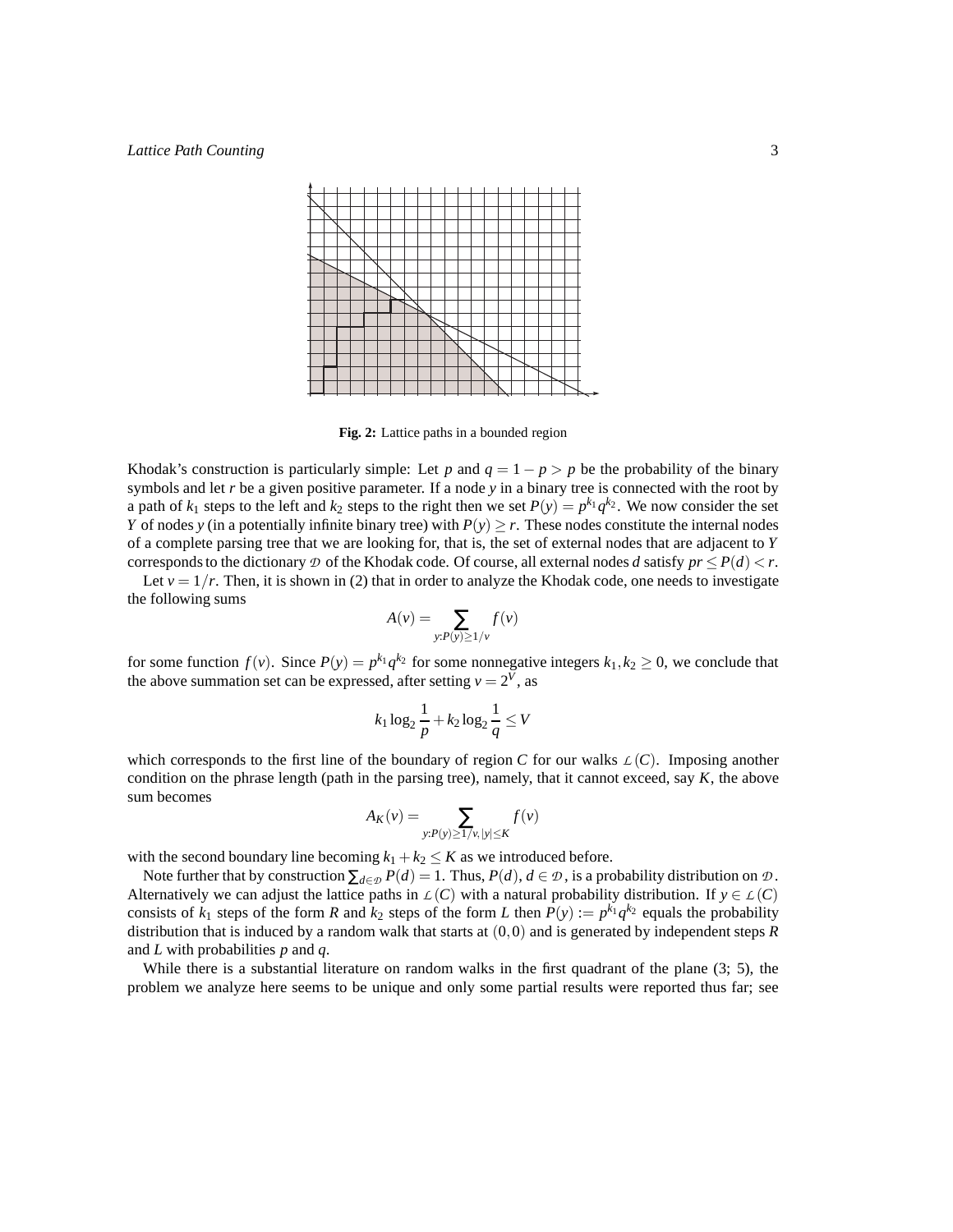Janson (7). Our methodology belongs to analytic algorithmics and is rather sophisticated. After translating the above sums into a recurrence, we apply the Mellin transform and Tauberian theorem to discover that we need to handle infinite saddle points on a line (incidently, already encountered in (8)). This leads to some oscillations in the leading term for the number of paths. We also prove the central limit theorem for the exit time.

# 2 Main Results

We will discuss two problems. The first one is a counting problem. Set

$$
C_{K,V} := \{ (x_1,x_2) \in \mathbb{R}^2_{\geq 0} : x_1 + x_2 \leq K, x_1 \log_2 \frac{1}{p} + x_2 \log_2 \frac{1}{q} \leq V \}
$$

Let  $L_{K,V}$  be the corresponding set of lattice paths and  $T_{K,V}$  be the associated binary tree. The first result concerns the number of paths

$$
|\mathcal{L}_{K,V}| = \sum_{k_1 + k_2 \leq K, k_1 \log_2 \frac{1}{p} + k_2 \log_2 \frac{1}{q} \leq V} {k_1 + k_2 \choose k_1}.
$$

In this context it is natural to let *K* be an integer variable and *V* a positive real variable.

In the formulation of the theorem we will make use of  $s_{sp} = s_{sp}(K, V)$  defined as

$$
R(s_{sp}) = \frac{p^{-s_{sp}} + q^{-s_{sp}}}{p^{-s_{sp}} \log \frac{1}{p} + q^{-s_{sp}} \log \frac{1}{q}} = \frac{K}{V \log 2}
$$

Note that  $s_{sp} > -1$  if and only if  $K/V < (p \log_2 \frac{1}{p} + 1 \log_2 \frac{1}{q})^{-1}$ . We further set

$$
T(s) = \frac{p^{-s} \log^2 \frac{1}{p} + q^{-s} \log^2 \frac{1}{q}}{p^{-s} + q^{-s}} - \left(\frac{p^{-s} \log \frac{1}{p} + q^{-s} \log \frac{1}{q}}{p^{-s} + q^{-s}}\right)^2
$$

and will use the periodic function

$$
Q_L(s,x) = \frac{L}{1 - e^{sL}} e^{sL\langle \frac{x}{L} \rangle} = \sum_{m \in \mathbb{Z}} \frac{1}{(-s) + \frac{2\pi im}{L}} e^{\frac{2\pi im}{L}x},
$$

where  $s \in \mathbb{C}$  and  $x, L \in \mathbb{R}$ ;  $\langle y \rangle = y - \lfloor y \rfloor$  denotes the fractional part of a real number *y*.

Finally, we set  $H = p \log(1/p) + q \log(1/q)$  (that can be interpreted as the entropy of the distribution  $p$ ,*q*) and and for later use we set  $H_2 = p \log^2(1/p) + q \log^2(1/q)$ .

**Theorem 1.** *Suppose that*  $\delta > 0$  *is given.* 

*1. Assume that K and V satisfy the constraints*

$$
\frac{V \log 2}{H} \cdot (1+\delta) \le K \le \frac{V \log 2}{\min\{\log(1/p), \log(1/q)\}} \cdot (1-\delta). \tag{1}
$$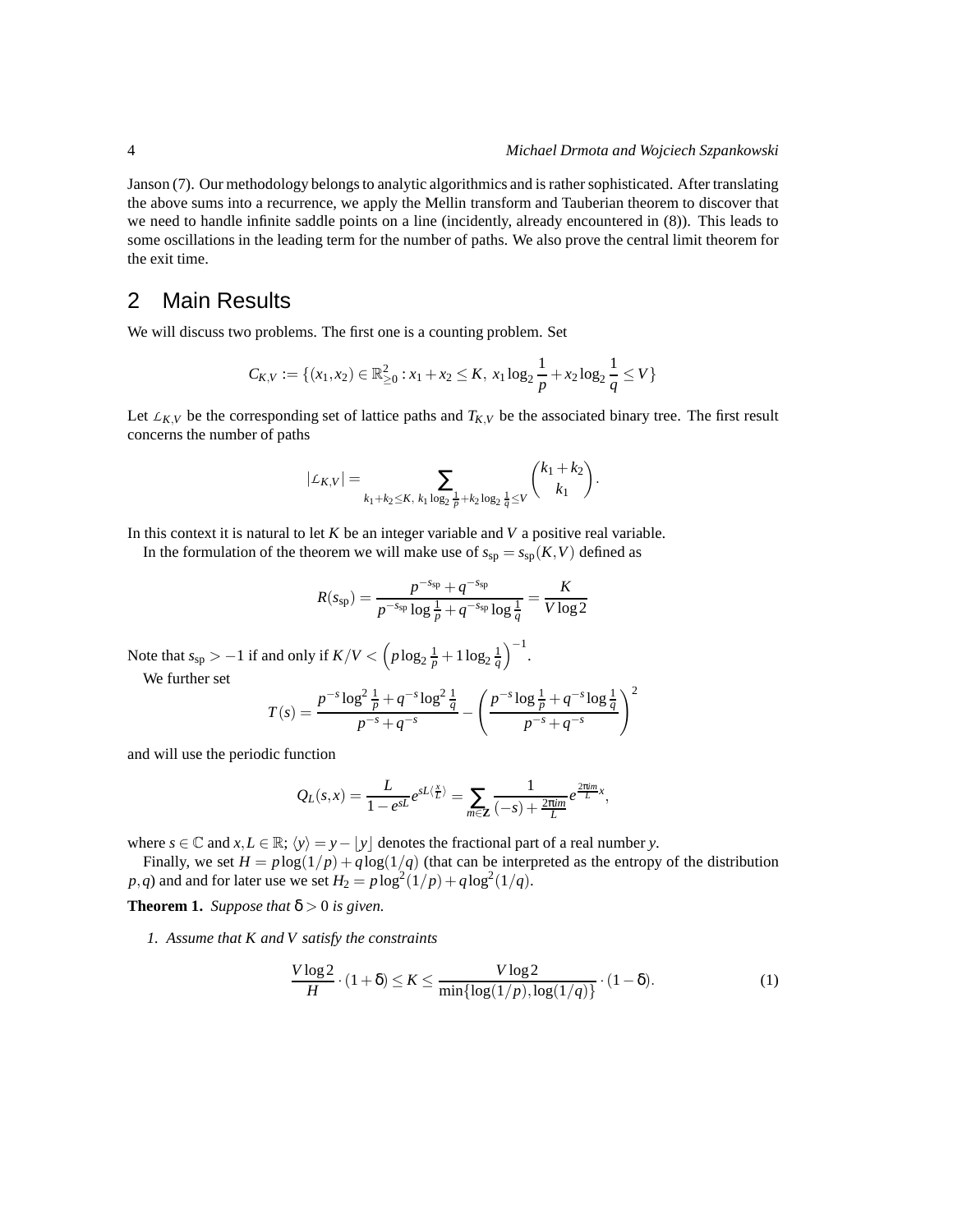*If*  $\log p / \log q$  *is irrational, then as K,V*  $\rightarrow \infty$ 

$$
|\mathcal{L}_{K,V}| = \frac{2^V}{H}(1+o(1)).
$$
 (2)

*However, if*  $\frac{\log p}{\log q}$  *is rational then* 

$$
|\mathcal{L}_{K,V}| = \frac{Q_L(-1,V\log 2)}{H} 2^V + O(2^{V(1-\eta)})
$$
\n(3)

*for some*  $\eta > 0$ *, where*  $L > 0$  *is the largest real number for which*  $\log(1/p)$  *and*  $\log(1/q)$  *are integer multiples of L.*

*2. Next, if*

$$
\frac{2V\log 2}{\log(1/p) + \log(1/q)} \cdot (1+\delta) \le K \le \frac{V\log 2}{H} \cdot (1-\delta),\tag{4}
$$

*then*

$$
|\mathcal{L}_{K,V}| \sim \sum_{\ell \ge 0} \frac{Q_{\delta} \left( s_{\rm sp}, (K-\ell) \log p - V \log 2 \right)}{(p^{-s_{\rm sp}} + q^{-s_{\rm sp}})^{\ell}} \cdot \frac{(p^{-s_{\rm sp}} + q^{-s_{\rm sp}})^K 2^{-V s_{\rm sp}}}{\sqrt{2\pi K T(s_{\rm sp})}},\tag{5}
$$

*where*  $\Delta = \log q - \log p$ . If  $\log p / \log q = d / r$  is rational, then (5) simplifies to

$$
|\mathcal{L}_{K,V}| \sim \sum_{j=0}^{d-r-1} \frac{e^{2\pi i \frac{j}{8}} Q_L \left(s_{sp} - \frac{2\pi i j}{\delta}, K \log p - V \log 2\right)}{1 - \frac{e^{2\pi i \frac{j d}{d-r}}}{p^{-s_{sp}} + q^{-s_{sp}}}} \cdot \frac{(p^{-s_{sp}} + q^{-s_{sp}})^K 2^{-V s_{sp}}}{\sqrt{2\pi K T(s_{sp})}}.
$$
(6)

*3. If*

$$
\frac{V \log 2}{\max\{\log(1/p), \log(1/q)\}} \cdot (1+\delta) \le K \le \frac{2V \log 2}{\log(1/p) + \log(1/q)} \cdot (1-\delta). \tag{7}
$$

*then (for some*  $\eta > 0$ )

$$
|\mathcal{L}_{K,V}| = 2^{K+1} - O(2^{K(1-\eta)}).
$$
\n(8)

For the second problem we assign to the lattice paths in  $L_{K,V}$  a natural probability distribution. Recall that if  $y \in L_{K,V}$  consists of  $k_1$  steps of the form *R* and  $k_2$  steps of the form *L* then we set  $P(y) := p^{k_1} q^{k_2}$  and that this is exactly the probability distribution that is induced by a random walk that starts at  $(0,0)$  and is generated by independent steps *R* and *L* with probabilities *p* and *q*. Further, since every path *y* eventually leaves  $C_{K,V}$  we surely have  $\sum_{y \in L_{K,V}} P(y) = 1$ . Certainly, we can also think of the corresponding trees  $T_{K,V}$ and its external nodes. Our second result concerns the exit time  $D_{K,V}$  of this random walk, that is, the number of steps  $|y| = k_1 + k_2$  of  $y \in L_{K,V}$  (cf. Figure 3).

**Theorem 2.** Let  $D_{K,V}$  denote the exit time of the above described random walk and fix  $\delta > 0$ .

*1. If* (*1*) *holds, then we have, as*  $K, V \rightarrow \infty$ *,* 

$$
\frac{D_{K,V}-\frac{1}{H}\log|\mathcal{L}_{K,V}|}{\left(\left(\frac{H_2}{H^3}-\frac{1}{H}\right)\log|\mathcal{L}_{K,V}|\right)^{1/2}}\stackrel{\text{d}}{\longrightarrow}N(0,1),
$$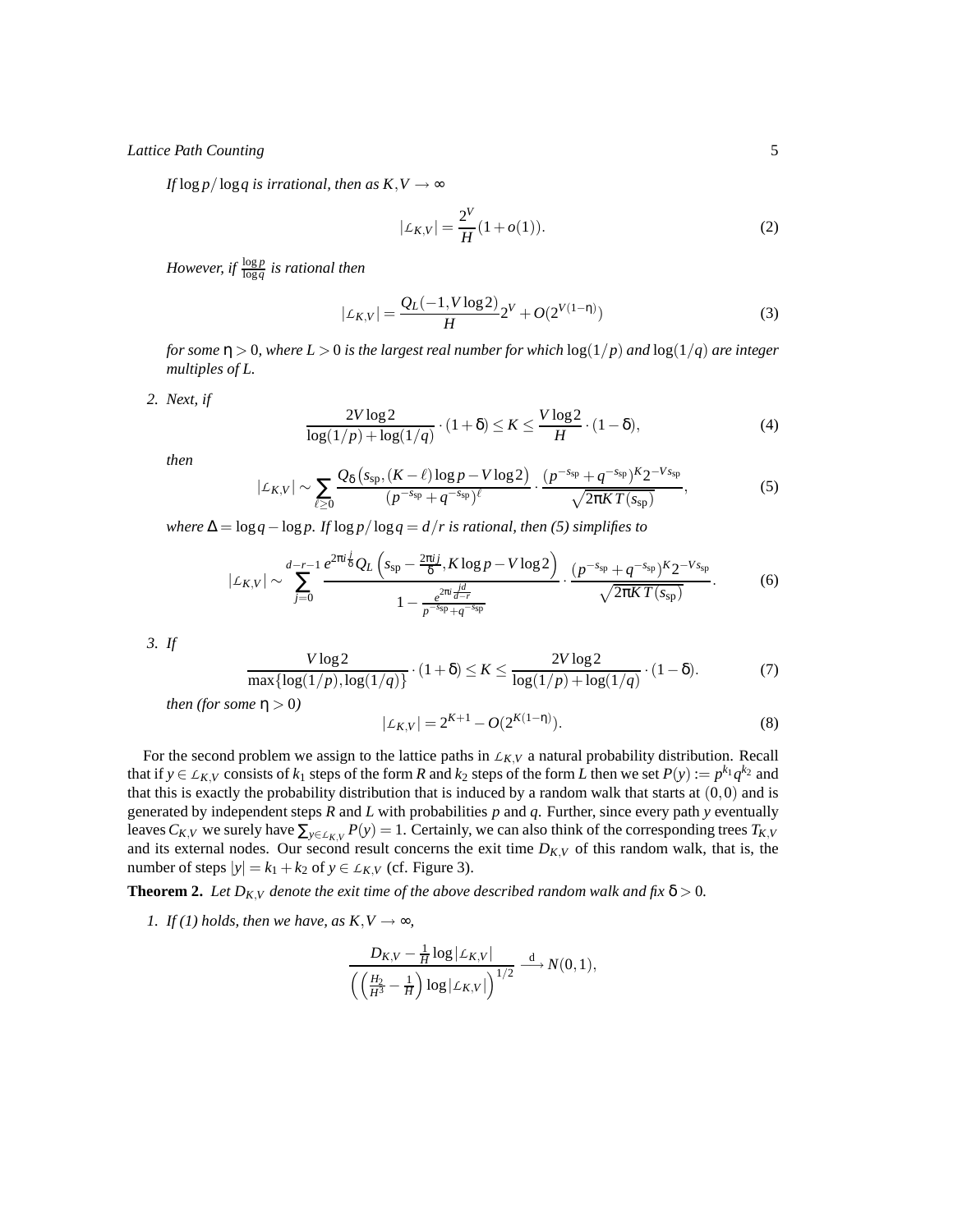| ↽      |   |  |   |  |  |  |  |  |  |  |
|--------|---|--|---|--|--|--|--|--|--|--|
|        |   |  |   |  |  |  |  |  |  |  |
|        |   |  |   |  |  |  |  |  |  |  |
|        |   |  |   |  |  |  |  |  |  |  |
|        |   |  | - |  |  |  |  |  |  |  |
| -      |   |  |   |  |  |  |  |  |  |  |
|        |   |  | ю |  |  |  |  |  |  |  |
|        |   |  |   |  |  |  |  |  |  |  |
|        | ⊷ |  |   |  |  |  |  |  |  |  |
|        |   |  |   |  |  |  |  |  |  |  |
|        |   |  |   |  |  |  |  |  |  |  |
| $\sim$ |   |  |   |  |  |  |  |  |  |  |

**Fig. 3:** The drift in the first and second case of Theorem 2

*where N*(0,1) *denotes the standard normal distribution. Furthermore,*

$$
\mathbf{E} D_{K,V} = \frac{\log |\mathcal{L}_{K,V}|}{H} + \frac{\log H}{H} + \frac{H_2}{2H^2} + \frac{-\log L + \log (1-e^{-L}) + \frac{L}{2}}{H} + o\left(\frac{1}{\log |\mathcal{L}_{K,V}|}\right),
$$

*where*  $L = 0$  *if*  $\log p / \log q$  *is irrational and*  $L > 0$  *is defined as in Theorem 1 if*  $\log p / \log q$  *is rational. Further*

$$
\mathbf{Var} D_{K,V} = \left(\frac{H_2}{H^3} - \frac{1}{H}\right) \log|\mathcal{L}_{K,V}| + O(1).
$$

2. If (4) or (7) holds, then the distribution of  $D_{K,V}$  is asymptotically concentrated at  $K + 1$ , that is,

 $\Pr\{D_{K,V} \neq K+1\} = O(e^{-nK})$ 

as 
$$
K, V \rightarrow \infty
$$
 for some  $\eta > 0$ . We also have  $\mathbf{E}D_{K,V} = K + 1 + O(e^{-\eta K})$  and  $\mathbf{Var}D_{K,V} = O(e^{-\eta K})$ .

In passing we observe that a random walk (that starts at (0,0) and is generated by independent steps *R* and *L* with probabilities *p* and *q*) has an average position (*pm*,*qm*) after *m* steps. Further by approximating this random walk by a Brownian motion it is clear that the deviation from the mean is (almost surely) bounded by  $O(\sqrt{m \log \log m})$ . Thus, if (1) holds then the Brownian motion approximation can be used to derive the central limit theorem, (see, for example, (7)). The bound coming from  $k_1 + k_2 \le K$  has practically no influence (cf. Figure 3). However, in the second and third case ((4) and (7)), the bound  $k_1 \log \frac{1}{p} + k_2 \log \frac{1}{q} \le V$  is negligible and, thus, the exit time is concentrated at  $K + 1$ . This also explains the first threshold  $K/V \sim (\log 2)/H$  of Theorem 1. The second threshold  $K/V \sim (2\log 2)/(\log \frac{1}{p} + \log \frac{1}{q})$ comes from the fact that  $\sum_{k_1+k_2 \le K} {k_1+k_2 \choose k_1} = 2^{K+1} - 1$  and that

$$
\sum_{k_1+k_2 \le K, \ k_1 \log_2 \frac{1}{p} + k_2 \log_2 \frac{1}{q} > V} {k_1 + k_2 \choose k_1} \tag{9}
$$

becomes negligible, that is,  $O(2^{K(1-\eta)})$ , if  $K/V < (1-\delta) \cdot 2/(\log_2 \frac{1}{p} + \log_2 \frac{1}{q})$ .

The two thresholds  $K/V \sim (\log 2)/H$  and  $K/V \sim 2/(\log_2 \frac{1}{p} + \log_2 \frac{1}{q})$  are not covered by Theorems 1 and 2. In fact it is possible to characterize the limiting behaviour of  $|L_{K,V}|$  and  $D_{K,V}$  also in these cases but the statements (and also the derivations) are very involved and are not discussed here.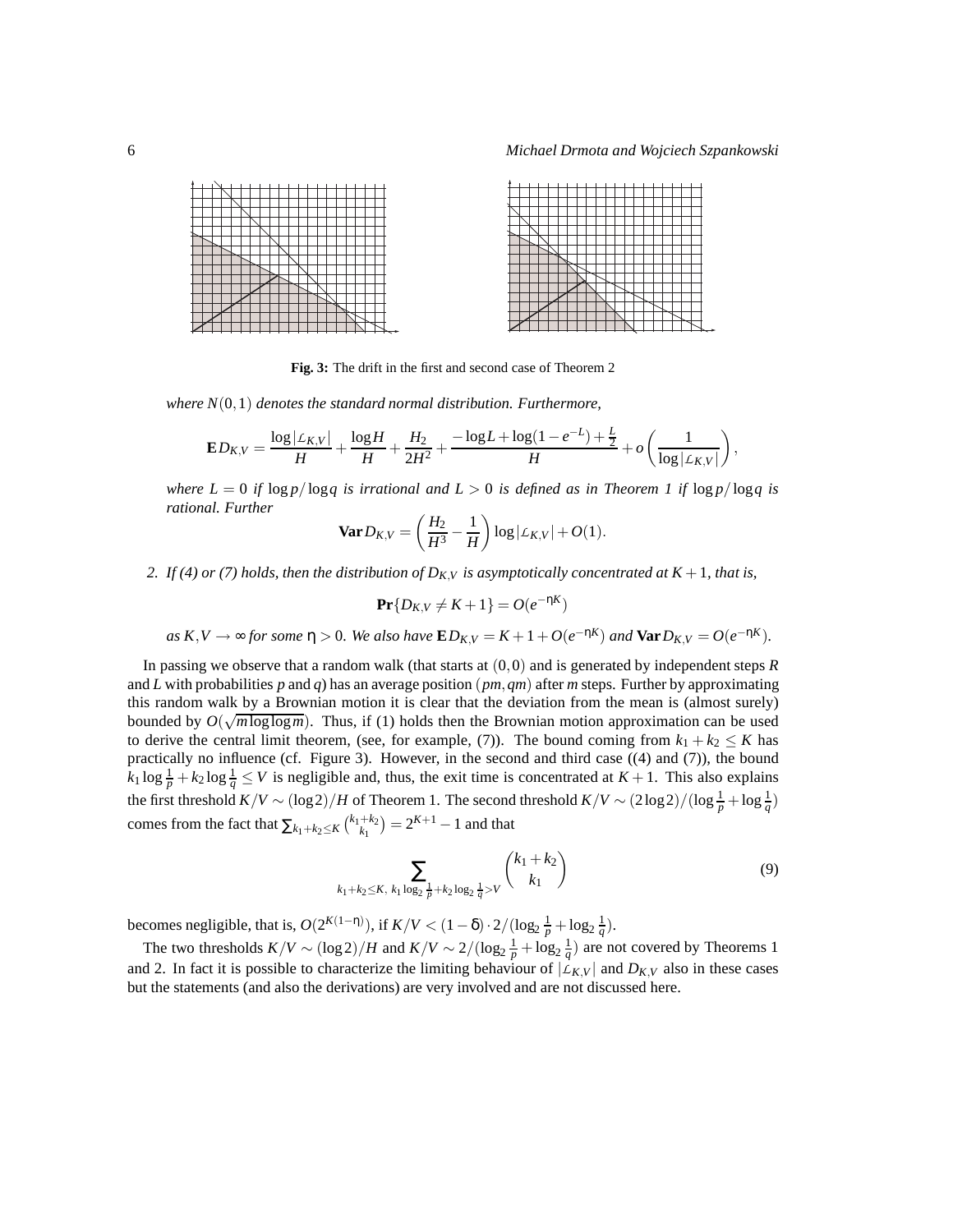*Lattice Path Counting* 7

# 3 Analysis of a Recurrence

As above, for any lattice path *y* we set  $P(y) = p^{k_1} q^{k_2}$  if *y* consists of  $k_1$  steps *R* and  $k_2$  steps *L*. We further set  $v = 2^V$ . Then  $k_1 \log_2 \frac{1}{p} + k_2 \log_2 \frac{1}{q} \leq V$  is equivalent to  $P(y) \geq 1/v$ . Observe that

$$
A_K(v) = \sum_{y: P(y) \ge 1/v, |y| \le K} 1
$$

is the number of lattice paths with endpoints contained in  $C_{K,V}$ . Due to the binary tree interpretation of these lattice paths we have

$$
|\mathcal{L}_{K,V}| = A_K(v) + 1 = A_K(2^V) + 1
$$

since the number of external nodes of a binary tree exceeds the number of internal nodes by exactly 1.

For the proof of the limit laws of the exit time we will also make use of the following similar sum

$$
S_K(v,z)=\sum_{y:P(y)\geq 1/v, |y|\leq K}P(y)z^{|y|}.
$$

that will be analyzed as  $A_K(v)$ .

First, by definition it is clear that  $A_K(v) = 0$  and  $S_K(v, z) = 0$  for  $v < 1$  and all  $K \ge 0$ , however, for  $v \ge 1$ we recursively have

$$
A_{K+1}(v) = 1 + A_K(vp) + A_K(vq) \quad \text{and} \quad S_{K+1}(v,z) = 1 + pzS_K(vp,z) + qzS_K(vq,z).
$$

From this recursive description we immediately obtain the corresponding relations for the Mellin transforms, namely

$$
A_{K+1}^*(s) = -\frac{1}{s} + (p^{-s} + q^{-s})A_K^*(s) \qquad (\Re(s) < -1)
$$

and

$$
S_{K+1}^*(s, z) = -\frac{1}{s} + (zp^{1-s} + zq^{1-s})S_K^*(s, z) \qquad (\Re(s) < 0).
$$

Recall that the Mellin transform  $f^*(s)$  of a function  $f(v)$  is defined by

$$
f^*(s) = \int_0^\infty f(v)v^{s-1}dv.
$$

Since  $A_0^*(v) = S_0^*(v, z) = -\frac{1}{s}$  we explicitly find

$$
A_K^*(s) = -\frac{1 - (p^{-s} + q^{-s})^{K+1}}{s(1 - (p^{-s} + q^{-s}))} \quad \text{and} \quad S_K^*(s, z) = -\frac{1 - (z(p^{1-s} + q^{1-s}))^{K+1}}{s(1 - z(p^{1-s} + q^{1-s}))}.
$$

In order to find asymptotics of  $A_K(v)$  as  $v \to \infty$  we must compute the inverse transform of  $A_K^*(s)$ :

$$
A_K(v) = \frac{1}{2\pi i} \lim_{T \to \infty} \int_{\sigma - iT}^{\sigma + iT} A_K^*(s) v^{-s} ds,
$$
\n(10)

where  $\sigma < -1$ .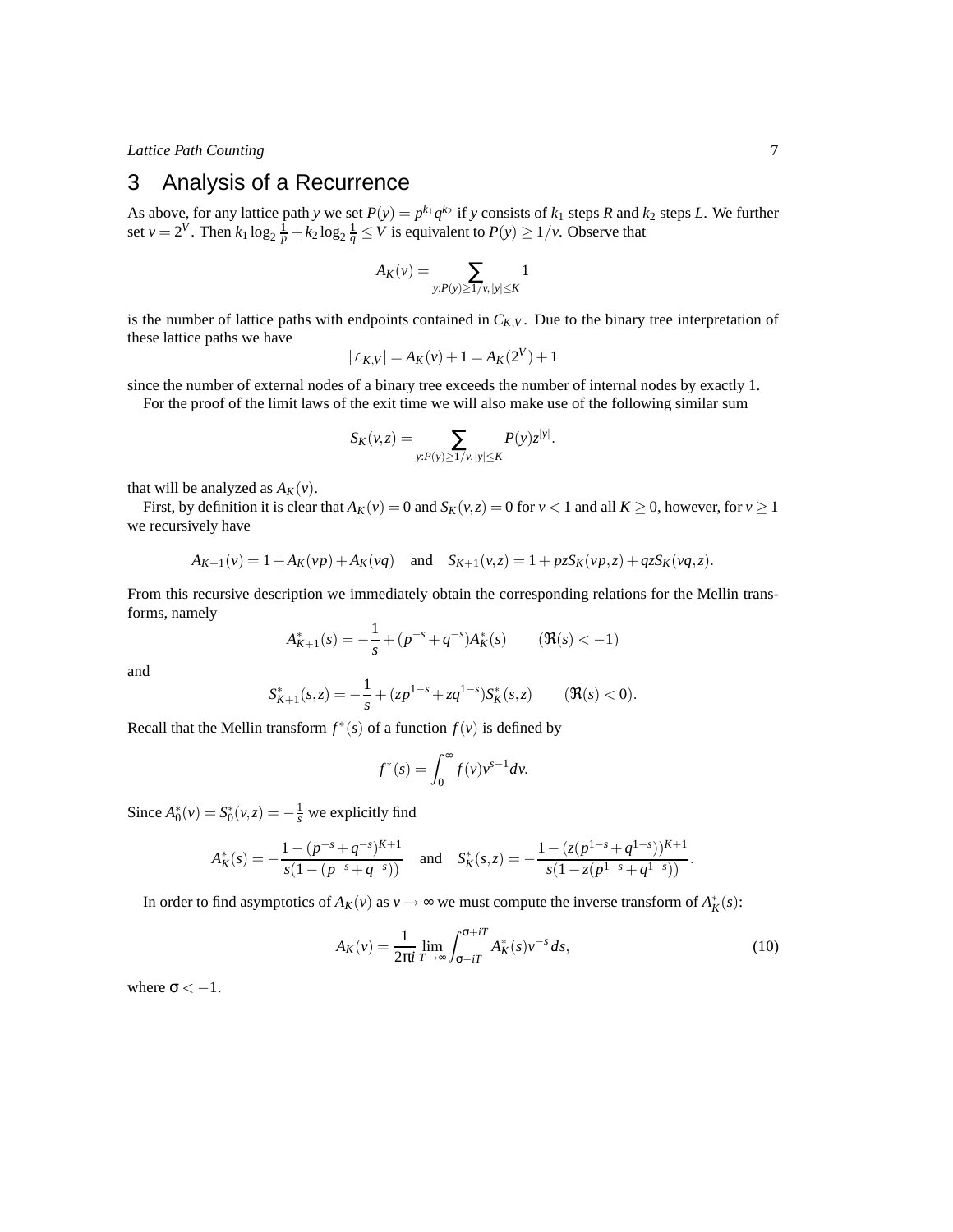#### 3.1 First case of Theorem 1

We first assume that we are in the first case of Theorem 1, that is, the relation (1) holds. Then we know that  $s_{sp} < -1$ . We split up the integral (10) into two parts:

$$
I_1 = -\frac{1}{2\pi i} \lim_{T \to \infty} \int_{\sigma - iT}^{\sigma + iT} -\frac{1}{s(1 - (p^{-s} + q^{-s}))} v^{-s} ds, \quad I_2 = -\frac{1}{2\pi i} \lim_{T \to \infty} \int_{\sigma - iT}^{\sigma + iT} \frac{(p^{-s} + q^{-s})^{K+1}}{s(1 - (p^{-s} + q^{-s}))} v^{-s} ds.
$$

In order to handle  $I_1$  we have to know something about the set of zeros of the denominator. The following lemma is probably due to Schachinger (10) and independently due to Jacquet, see (11).

**Lemma 1.** *Suppose that*  $0 < p < q < 1$  *and set*  $Z = \{s \in \mathbb{C} : p^{-s} + q^{-s} = 1\}$ *. Then we have* 

- *(i)* All  $s \in \mathbb{Z}$  satisfy  $-1 \leq \Re(s) \leq \sigma_0$ , where  $\sigma_0$  is a positive solution of  $1 + q^{-s} = p^{-s}$ . Furthermore, *for every integer k there uniquely exists*  $s_k \in Z$  *with*  $(2k-1)\pi/\log p < \Im(s_k) < (2k+1)\pi/\log p$  *and consequently*  $Z = \{s_k : k \in \mathbb{Z}\}.$
- *(ii) If*  $\log p / \log q$  *is irrational then*  $s_0 = -1$  *and*  $\Re(s_k) > -1$  *for all*  $k \neq 0$ *.*
- *(iii)* If  $\log p / \log q = d/r$  is rational, where  $\gcd(r, d) = 1$  *for integers r*,  $d > 0$ *, then we have*  $\Re(s_k) = -1$ *if and only if*  $k \equiv 0 \text{ mod } d$ . *In particular*  $\Re(s_1), \ldots, \Re(s_{d-1}) > -1$  *and*

$$
s_k = s_{k \bmod d} + (k - (k \bmod d)) \frac{2\pi i}{\log p},
$$

*that is, all s* ∈ *Z* are uniquely determined by  $s_0 = -1$  and by  $s_1, s_2, \ldots, s_{d-1}$ , and their imaginary *parts constitute an arithmetic progression.*

This means that if log *p*/log*q* is irrational, then there is only one *dominating zero* on the *critical line*  $\Re(s) = -1$  and we directly get  $I_1 \sim 2^V / H$  by an application of the Tauberian theorem of Wiener-Ikehara (formulated for the Mellin transform) as discussed in (2).

If  $\log p / \log q$  is rational, then we have to be more careful. We shift the integral to  $\sigma > -1$  with  $\sigma$  < min{ $\Re s_1, \ldots, \Re s_{d-1}$ } and obtain

$$
I_1 = -\lim_{T \to \infty} \sum_{s' \in Z, \ \Re(s') = -1, |\Im(s')| < T} \text{Res}(A^*(s) \, v^{-s}, \ s = s') - \frac{1}{2\pi i} \lim_{T \to \infty} \int_{\sigma - iT}^{\sigma + iT} \frac{1}{s(1 - p^{-s} - q^{-s})} v^{-s} \, ds
$$
\n
$$
= -\lim_{T \to \infty} \sum_{s' \in Z, \ \Re(s') = -1, |\Im(s')| < T} \frac{v^{-s'}}{s'H(s')} - \frac{1}{2\pi i} \lim_{T \to \infty} \int_{\sigma - iT}^{\sigma + iT} \frac{1}{s(1 - p^{-s} - q^{-s})} v^{-s} \, ds
$$

provided that the series of residues converges and the limit  $T \rightarrow \infty$  of the last integral exists. Here we have used the notation  $H(s) = -p^{-s} \log p - q^{-s} \log q$ . Observe that  $H(-1) = -p \log p - q \log q$  equals *H*. We have to face the problem that, both, the series and the integral are not absolutely convergent since the integrand is only of order 1/*s*. Nevertheless it is possible to show that these limits exists – we omit the technical details – and we find (with help of Lemma 1)

$$
I_1 = \sum_{m \in \mathbb{Z}} \frac{\nu^{1-2\pi i \frac{m}{L}}}{(1 - 2\pi i \frac{m}{L})H} + O(\nu^{1-\eta_1}) = 2^V \frac{S(-1, V \log 2)}{H} + O(\nu^{1-\eta_1}),
$$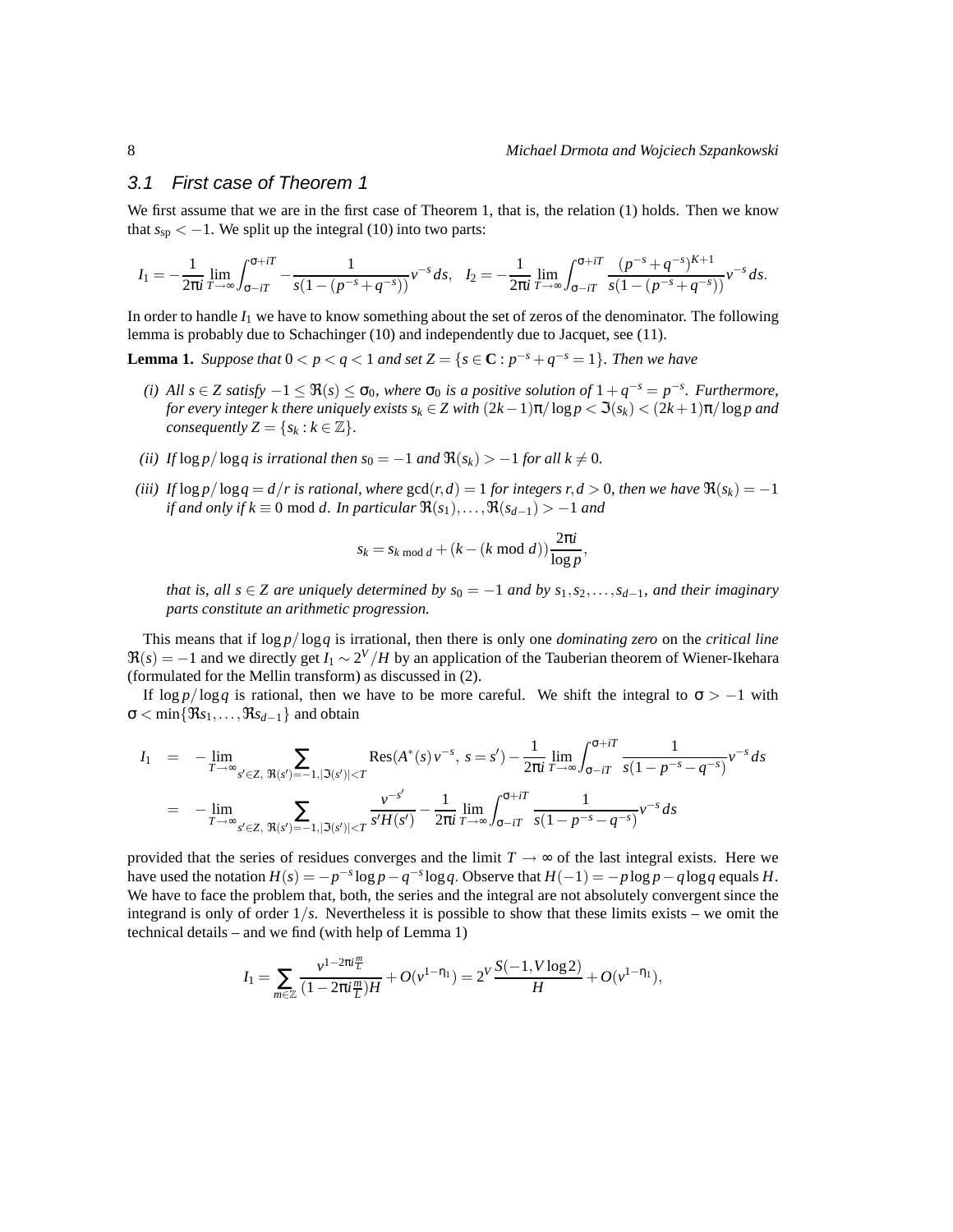#### *Lattice Path Counting* 9

where  $0 < \eta_1 = \sigma + 1 < \min\{\Re s_1, \ldots, \Re s_{d-1}\} + 1$ .

The integral *I*<sup>2</sup> has to be treated in a completely different way. First of all, we shift the integral to the line  $\sigma = s_{sp} < -1$  and observe that

$$
(p^{-s_{\rm sp}}+q^{-s_{\rm sp}})^K v^{-s_{\rm sp}}=v^{R(s_{\rm sp})\log(p^{-s_{\rm sp}}+q^{-s_{\rm sp}})-s_{\rm sp}}
$$

and that  $R(s_{sp})\log(p^{-s_{sp}} + q^{-s_{sp}}) - s_{sp} < 1$  if  $s_{sp} \neq -1$ . Hence, we expect that  $I_2$  can be estimated by

$$
I_2 = O\left(v^{R(s_{\text{sp}})\log(p^{-s_{\text{sp}}}+q^{-s_{\text{sp}}})-s_{\text{sp}}}\right) = O\left(2^{V(1-\eta_2)}\right)
$$

(for some  $\eta_2 > 0$ ) which is actually true. Again we have to overcome the technical problem that the integral is not absolutely convergent.

#### 3.2 Second case of Theorem 1

Next we assume that we are in the second case of Theorem 1, that is, the relation (4) holds. Here *s*<sub>sp</sub> > −1 and we do not split the integral (10) into two parts. Of course, we again shift the integral to a line  $\sigma$  > −1, namely to  $\sigma = s_{sp} > -1$ . Note that the zeros *Z* of the denominator are no singularities of the function  $A_K^*(s)$  since the numerator has the same zeros. Nevertheless, the integral

$$
A_K(v) = -\frac{1}{2\pi i} \lim_{T \to \infty} \int_{s_{sp} - iT}^{s_{sp} + iT} \frac{1 - (p^{-s} + q^{-s})^{K+1}}{s(1 - (p^{-s} + q^{-s}))} v^{-s} ds,
$$
\n(11)

needs a delicate analysis. It is again not absolutely convergent but this is just a technical question. The second problem comes from the fact that on the line of integration there are infinitely many *saddle points*. First note that  $s = s_{sp}$  is a saddle point of the mapping  $s \mapsto (p^{-s} + q^{-s})^K v^{-s} = e^{K \log(p^{-s} + q^{-s}) - sV \log 2}$  and, thus the integral from  $s_{sp} - iK^{\frac{1}{2} - \epsilon}$  to  $s_{sp} + iK^{\frac{1}{2} - \epsilon}$  (for some  $\epsilon > 0$ ) is asymptotically given by

$$
\frac{1}{\sqrt{2\pi KT(s_{\rm sp})}}\frac{(p^{-s_{\rm sp}}+q^{-s_{\rm sp}})^{K+1}2^{-s_{\rm sp}V}}{(s_{\rm sp}(1-(p^{-s_{\rm sp}}+q^{-s_{\rm sp}}))}
$$

However, as already noted this is not the only saddle point on this line of integration. Set  $t_h = 2\pi h/(\log p$ log*q*) = −2π*ih*/Δ. Then all points  $s = s_{sp} + it_h$ ,  $h \in \mathbb{Z}$ , are saddle points, as already observed in (8). Consequently, the total contribution of the integral is asymptotically given by

$$
\sum_{h\in\mathbb{Z}}\frac{1}{\sqrt{2\pi KT(s_{sp})}}\frac{(p^{-s_{sp}}+q^{-s_{sp}})^{K+1}2^{-s_{sp}V}p^{-it_{h}(K+1)}2^{-iVt_{h}}}{(s_{sp}+it_{h})(1-(p^{-s_{sp}}+q^{-s_{sp}})p^{-it_{h}})}.
$$

The representations (5) and (6) follow after a few lines of computation by using the Fourier expansion of  $Q_L(s,x)$ .

#### 3.3 Third case of Theorem 1

If (7) holds then  $s_{sp} > 0$ . Thus if we shift the line of integration of the integral (11) to  $\sigma = s_{sp}$  we have to take into account the residue  $2^{k+1}$  corresponding to the polar singularity  $s = 0$ . The saddle point machinery for the remaining integral at the line  $\sigma = s_{sp}$  provides the error term.

Alternatively we can directly deal with the sum (9) in an elementary way.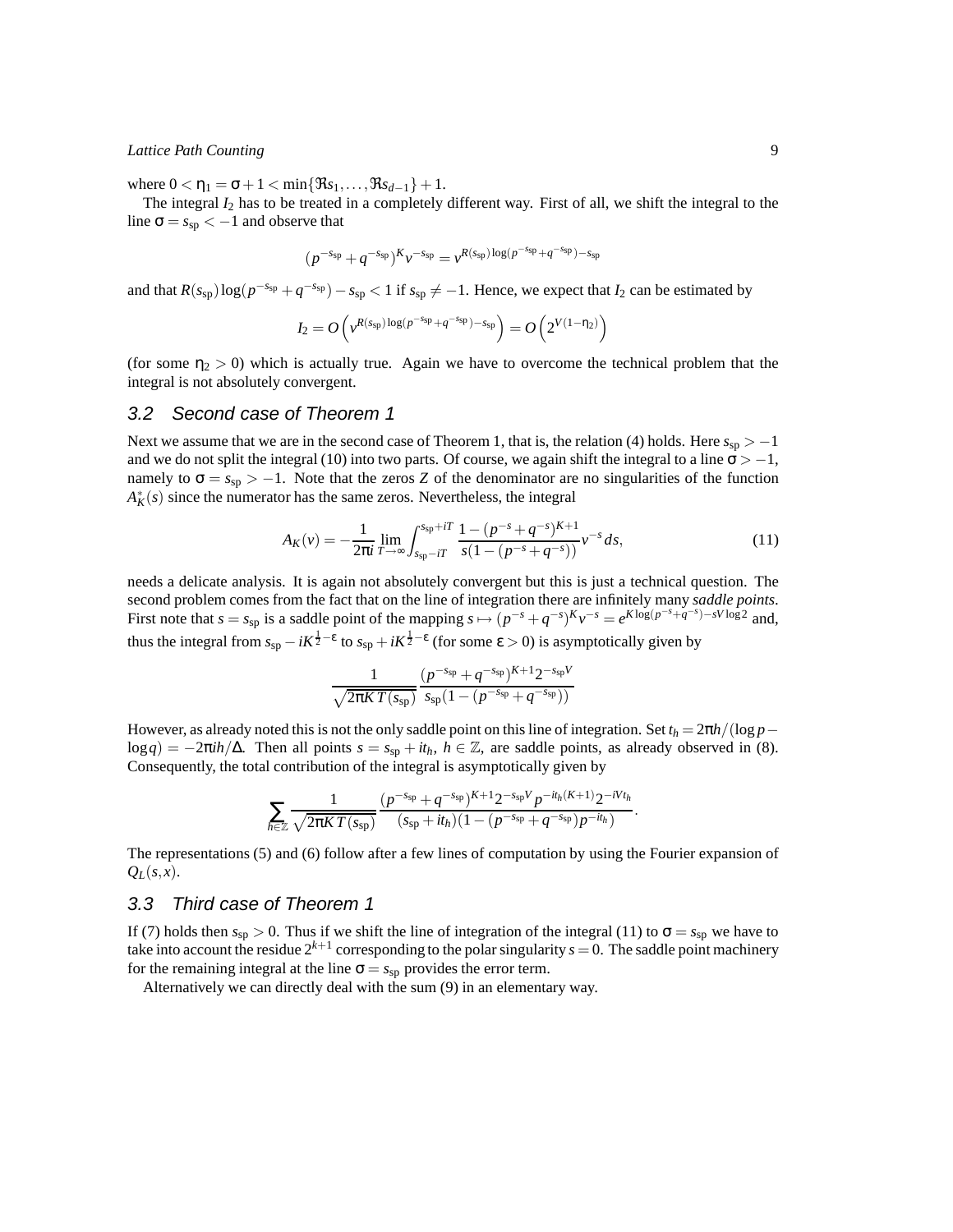## 4 Exit Time

In order to treat the exit time  $D_{K,V}$  we make again use of the corresponding tree  $T_{K,V}$  and the following useful lemma (cf. (2)).

**Lemma 2.** *Let T be an m-ary tree, let X denote the set of leaves and Y the set of internal nodes. Furthermore, we assume a probability distribution p*1,..., *p<sup>m</sup> on an m-ary alphabet A and identify a node in T with a word over A in the usual way. Then we have*

$$
\sum_{x \in X} P(x) z^{|x|} = (z - 1) \sum_{y \in Y} P(y) z^{|y|} + 1.
$$
 (12)

This lemma directly implies that the probability generating function of  $D_K(v, z) = \mathbb{E} z^{D_{K,V}}$  (where  $v =$  $2^V$ ) is given by

$$
D_K(v, z) = (z - 1)S_K(v, z) + 1 \qquad (v \ge 1)
$$

and consequently its Mellin transform has the following representation (for  $\Re(s) < 0$ ):

$$
D_K^*(s, z) = (z - 1)S_K^*(s, z) - \frac{1}{s} = \frac{(1 - z)(1 - z(p^{1 - s} + q^{1 - s})^{K + 1})}{s(1 - z(p^{1 - s} + q^{1 - s}))} - \frac{1}{s}.
$$

Hence, we have for any  $\sigma < 0$ 

$$
\mathbb{E}z^{D_{K,V}} = \frac{1}{2\pi i} \lim_{T \to \infty} \int_{\sigma - iT}^{\sigma + iT} \left( \frac{(1-z)(1-z(p^{1-s}+q^{1-s})^{K+1})}{s(1-z(p^{1-s}+q^{1-s}))} - \frac{1}{s} \right) v^{-s} ds.
$$

In the first case of Theorem 2, that is, if (1) holds then we split up the integral into two parts  $I_1(z) + I_2(z)$ :

$$
I_1(z) = \frac{1}{2\pi i} \lim_{T \to \infty} \int_{\sigma - iT}^{\sigma + iT} \left( \frac{(1-z)}{s(1-z(p^{1-s}+q^{1-s}))} - \frac{1}{s} \right) v^{-s} ds,
$$
  

$$
I_2(z) = -\frac{1}{2\pi i} \lim_{T \to \infty} \int_{\sigma - iT}^{\sigma + iT} \frac{(1-z)(z(p^{1-s}+q^{1-s})^{K+1})}{s(1-z(p^{1-s}+q^{1-s}))} v^{-s} ds.
$$

Observe that the residue of the *singular value*  $s = 0$  in the integrand of  $I_1(z)$  equals 0 (due to the additional term  $-1/s$ ). Thus,  $s = 0$  does not contribute if we shift the line of integration to  $\sigma > 0$ . The only polar singularity on the real line of the integrand of  $I_1(z_0)$  is  $s_0(z)$  that is given by the equation  $z(p^{1-s_0} + q^{1-s_0}) =$ 1 and has an asymptotic representation of the form

$$
s_0(z) = -\frac{z-1}{H} + \left(\frac{1}{H} - \frac{H_2}{2H^3}\right)(z-1)^2 + O(|z-1|^3) \qquad (z \to 1).
$$

The residue of the integrand in  $I_1(z_0)$  at  $s = s_0(z)$  equals  $v^{-s_0(z)}$ . Of course, there is an analogue to Lemma 1 for all zeros of the equation  $z(p^{1-s} + q^{1-s}) = 1$ . By shifting the line of integration in  $I_1(z)$  to the right (and taking care that there is no absolute convergence) one finds

$$
I_1(z) = v^{-s_0(z)} (1 + O(|z - 1|)).
$$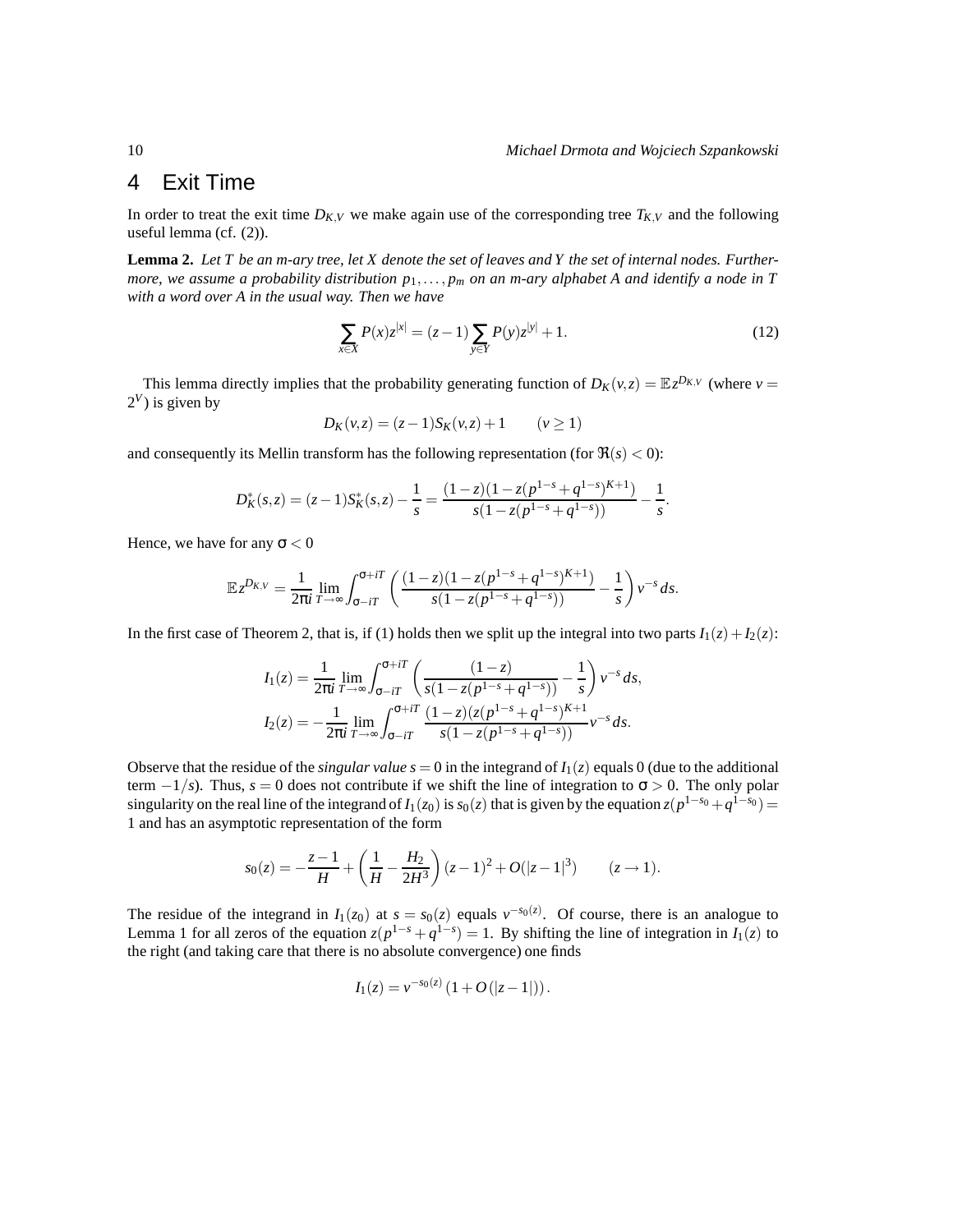#### *Lattice Path Counting* 11

In the second integral  $I_2(z)$  we shift the line of integration to  $\sigma = s_{sp} + 1 < 0$  and get an negligible exponentially small error term. Consequently we have

$$
\mathbb{E}z^{D_{K,V}} = v^{-s_0(z)}\left(1 + O(|z-1|)\right) = v^{\frac{z-1}{H} - \left(\frac{1}{H} - \frac{H_2}{2H^3}\right)(z-1)^2 + O(|z-1|^3)}\left(1 + O(|z-1|)\right)
$$

which proves asymptotic normality by setting  $z = e^t$  (together with a proper scaling). For the derivation of the mean value (and variance) we refer to (2).

In the second case of Theorem 2 (where (4) or (7) holds) we do not split up the integral into two parts, which implies that the integrand has no singular points other than  $s = 0$ . We shift the line of integration to  $\sigma = s_{sp} + 1 > 0$  and obtain (again by taking care that there is no absolute convergence)

$$
\mathbb{E}z^{D_{K,V}} = z^{K+1} + O(|z-1|\nu^{-\eta})
$$
\n(13)

where  $\eta = s_{sp} + 1 > 0$ . By construction we know that  $D_{K,V} \leq K + 1$ . From (13) we can easily deduce that  $D_{K,V}$  is in fact concentrated at  $K + 1$ . By Markov's inequality (for  $z < 1$ ) we directly obtain

$$
\mathbf{Pr}\{D_{K,V}\leq K\}\leq z^{-K}\mathbb{E}\left(z^{D_{K,V}}\mathbf{1}_{\{D_{K,V}\leq K\}}\right)=z^{-K}\left(\mathbb{E}z^{D_{K,V}}-z^{K+1}\right)+z\mathbf{Pr}\{D_{K,V}\leq K\}
$$

which implies (with  $z = 1 - \frac{1}{K}$ ) the estimate  $\Pr\{D_{K,V} \le K\} = O(\nu^{-\eta})$ . This proves concentration. We have  $v = 2^V$  and, thus,  $v^{-\eta} = 2^{-\eta V}$  is exponentially small. By using the corresponding tail estimate of the form  $\mathbf{Pr}\{D_{K,V} \leq K - r\} = O(e^{-r/K}v^{-n})$ , we can also deal with moments and obtain  $\mathbb{E}D_{K,V} =$  $K + 1 + O(K^2 \nu^{-\eta})$  and **Var**  $D_{K,V} = O(K^3 \nu^{-\eta})$ .

### References

- [1] J. Abrahams, Code and parse trees for lossless source encoding, *Communications in Information and Systems* 1(2):113-146, April 2001.
- [2] M. Drmota, Y. Reznik, S. Savari and W. Szpankowski, Precise Asymptotic Analysis of the Tunstall Code, *Proc. 2006 International Symposium on Information Theory*, 2334-2337, Seattle, 2006
- [3] G. Fayolle, R. Iasnogorodski, V. Malyshev, *Random Walks in the Quarter-Plane: Algebraic Methods, Boundary Value Problems and Applications*, Springer, 1999.
- [4] Ph. Flajolet and A. M. Odlyzko, Singularity analysis of generating functions, *SIAM J. Discrete Math.*, 3, 216–240, 1990.
- [5] P. Flajolet and R. Sedgewick,  $\hat{A}$ nalytic Combinatorics, Cambridge University Press, 2007.
- [6] G. L. Khodak, Connection Between Redundancy and Average Delay of Fixed-Length Coding, *All-Union Conference on Problems of Theoretical Cybernetics* (Novosibirsk, USSR, 1969) 12 (in Russian)
- [7] S. Janson, Moments for first passage and last exit times, the minimum, and related quantities for random walks with positive drift. *Adv. Appl. Probab.*, 18, 865-879, 1986.